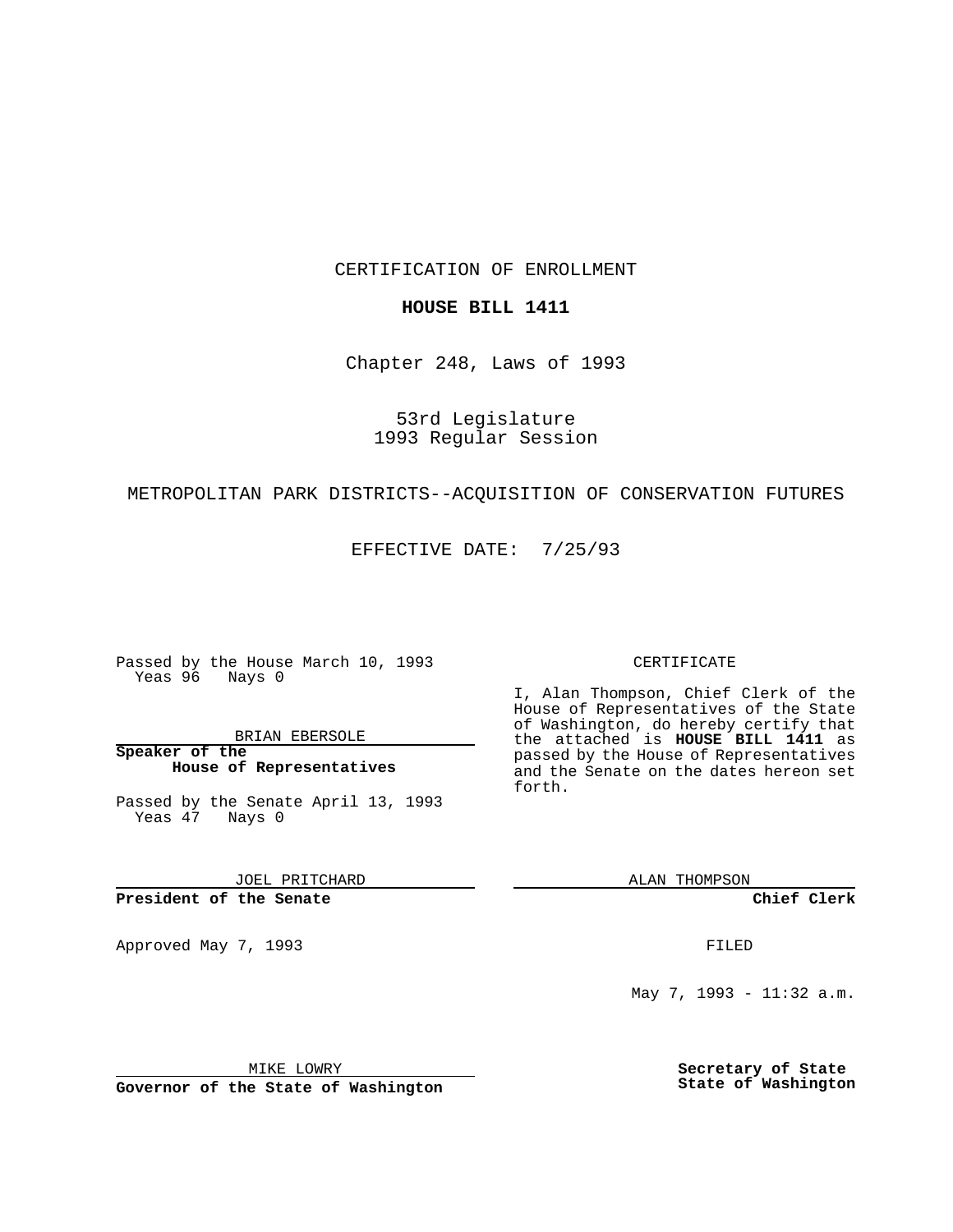## **HOUSE BILL 1411** \_\_\_\_\_\_\_\_\_\_\_\_\_\_\_\_\_\_\_\_\_\_\_\_\_\_\_\_\_\_\_\_\_\_\_\_\_\_\_\_\_\_\_\_\_\_\_

\_\_\_\_\_\_\_\_\_\_\_\_\_\_\_\_\_\_\_\_\_\_\_\_\_\_\_\_\_\_\_\_\_\_\_\_\_\_\_\_\_\_\_\_\_\_\_

Passed Legislature - 1993 Regular Session

# **State of Washington 53rd Legislature 1993 Regular Session**

**By** Representatives Pruitt, Morton, R. Johnson, Brown and Brough

Read first time 01/27/93. Referred to Committee on Natural Resources & Parks.

 AN ACT Relating to metropolitan park districts; and amending RCW 84.34.210 and 84.34.220.

BE IT ENACTED BY THE LEGISLATURE OF THE STATE OF WASHINGTON:

 **Sec. 1.** RCW 84.34.210 and 1987 c 341 s 2 are each amended to read as follows:

 Any county, city, town, metropolitan park district, metropolitan municipal corporation, nonprofit historic preservation corporation as defined in RCW 64.04.130, or nonprofit nature conservancy corporation or association, as such are defined in RCW 84.34.250, may acquire by purchase, gift, grant, bequest, devise, lease, or otherwise, except by eminent domain, the fee simple or any lesser interest, development right, easement, covenant, or other contractual right necessary to protect, preserve, maintain, improve, restore, limit the future use of, or otherwise conserve, selected open space land, farm and agricultural land, and timber land as such are defined in chapter 84.34 RCW for public use or enjoyment. Among interests that may be so acquired are 17 mineral rights. Any county, city, town, metropolitan park district, metropolitan municipal corporation, nonprofit historic preservation corporation as defined in RCW 64.04.130, or nonprofit nature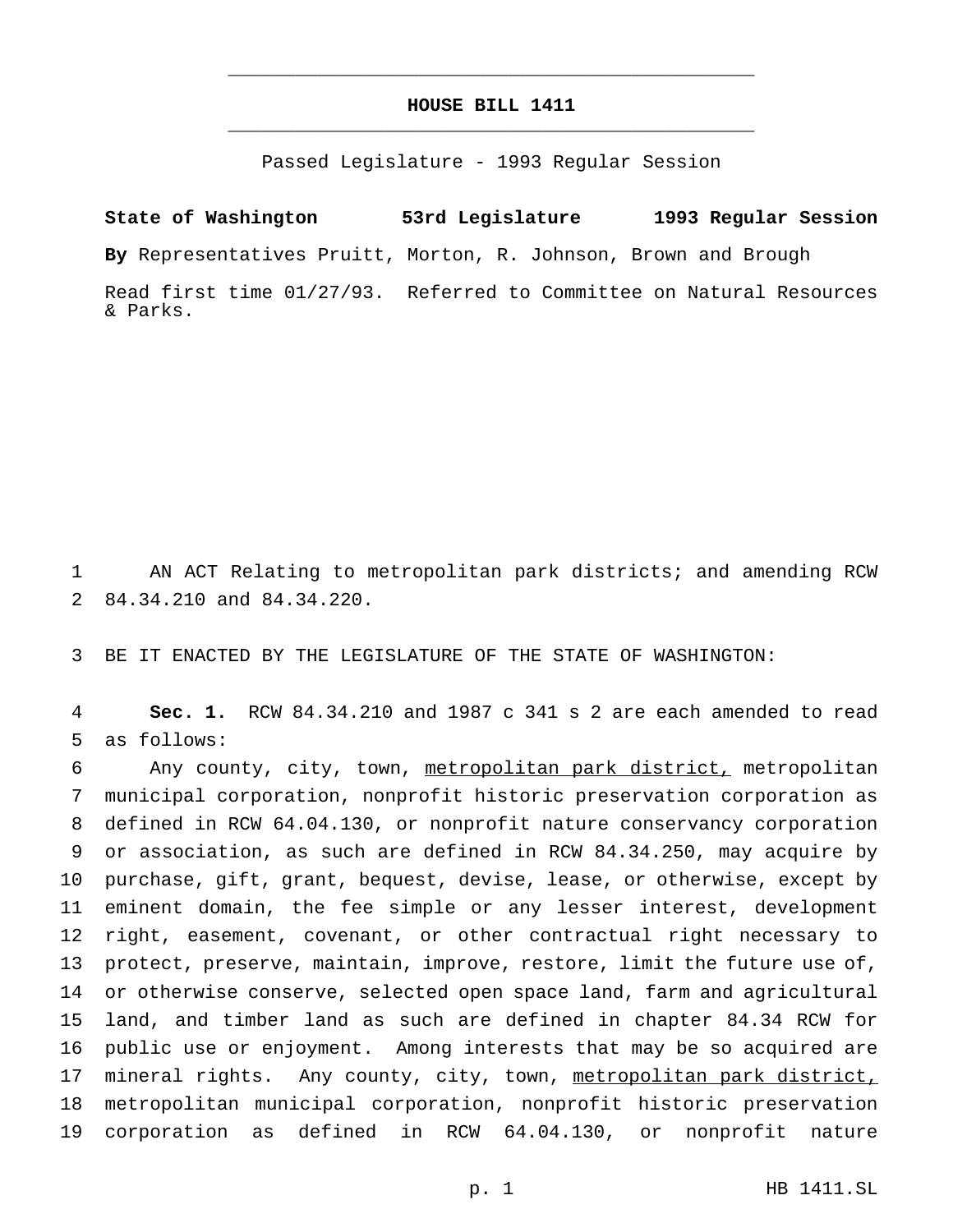conservancy corporation or association, as such are defined in RCW 84.34.250, may acquire such property for the purpose of conveying or leasing the property back to its original owner or other person under such covenants or other contractual arrangements as will limit the future use of the property in accordance with the purposes of this 1971 amendatory act.

 **Sec. 2.** RCW 84.34.220 and 1987 c 341 s 3 are each amended to read as follows:

 In accordance with the authority granted in RCW 84.34.210, a 10 county, city, town, metropolitan park district, metropolitan municipal corporation, nonprofit historic preservation corporation as defined in RCW 64.04.130, or nonprofit nature conservancy corporation or association, as such are defined in RCW 84.34.250, may specifically purchase or otherwise acquire, except by eminent domain, rights in perpetuity to future development of any open space land, farm and agricultural land, and timber land which are so designated under the provisions of chapter 84.34 RCW and taxed at current use assessment as provided by that chapter. For the purposes of this 1971 amendatory act, such developmental rights shall be termed "conservation futures". The private owner may retain the right to continue any existing open space use of the land, and to develop any other open space use, but, under the terms of purchase of conservation futures, the county, city, 23 town, metropolitan park district, metropolitan municipal corporation, nonprofit historic preservation corporation as defined in RCW 64.04.130, or nonprofit nature conservancy corporation or association, as such are defined in RCW 84.34.250, may forbid or restrict building thereon, or may require that improvements cannot be made without 28 county, city, town, metropolitan park district, metropolitan municipal corporation, nonprofit historic preservation corporation as defined in RCW 64.04.130, or nonprofit nature conservancy corporation or association, as such are defined in RCW 84.34.250, permission. The land may be alienated or sold and used as formerly by the new owner, subject to the terms of the agreement made by the county, city, town, metropolitan park district, metropolitan municipal corporation, nonprofit historic preservation corporation as defined in RCW 64.04.130, or nonprofit nature conservancy corporation or association, as such are defined in RCW 84.34.250, with the original owner.